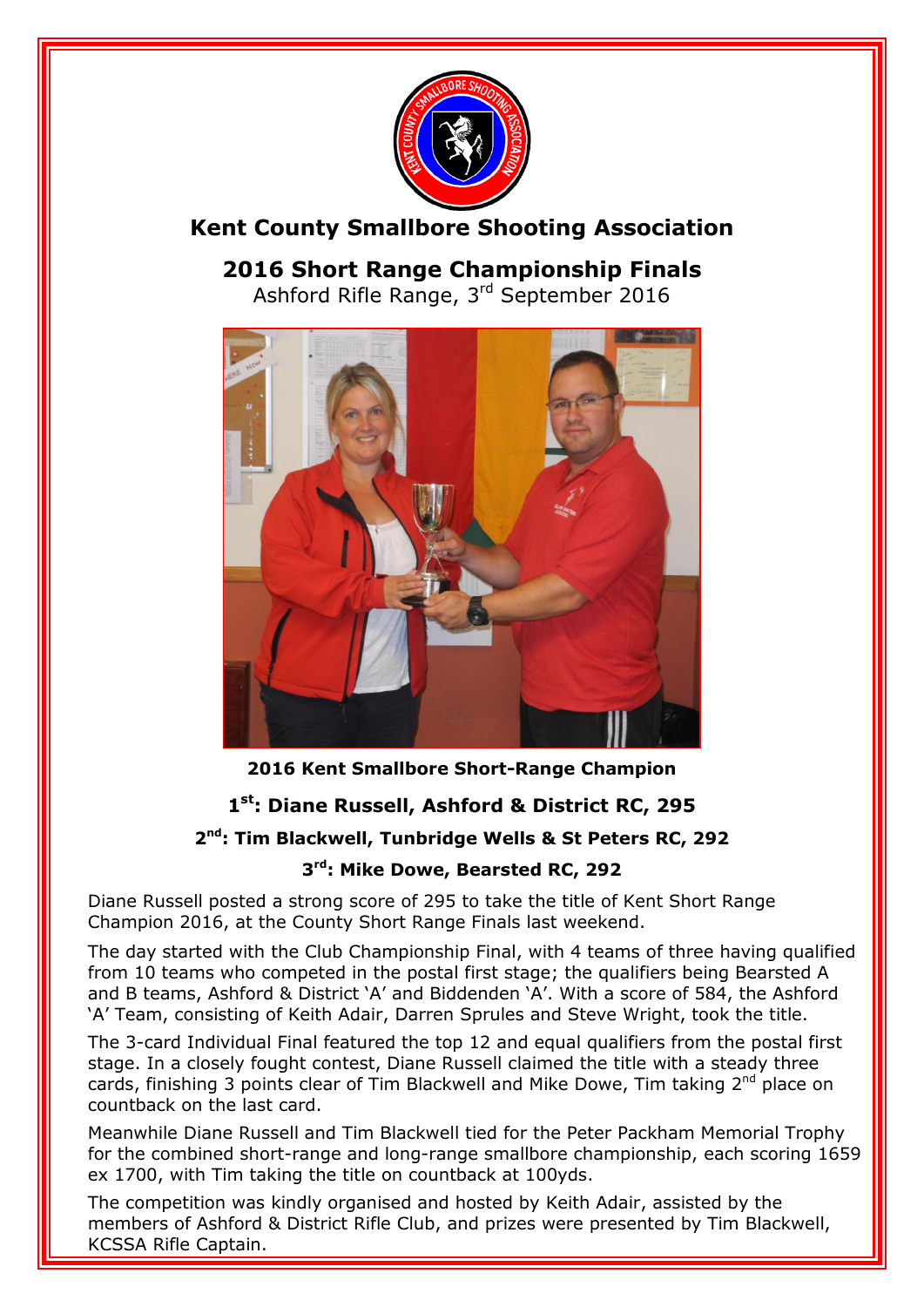

**2016 Kent Smallbore Champion: Tim Blackwell Peter Packham Memorial Trophy for the combined short-range and long-range Championships**

#### **Final Results**

#### **Individual**

|                    |                                        | Card 1 | Card 2 | Card 3 | <b>Total</b> |
|--------------------|----------------------------------------|--------|--------|--------|--------------|
| <b>D</b> Russell   | <b>Ashford &amp; District</b>          | 98     | 98     | 99     | 295          |
| <b>T Blackwell</b> | <b>Tunbridge Wells &amp; St Peters</b> | 96     | 98     | 98     | 292          |
| <b>M</b> Dowe      | <b>Bearsted</b>                        | 99     | 96     | 97     | 292          |
| <b>S</b> Wright    | <b>Ashford &amp; District</b>          | 97     | 96     | 98     | 291          |
| <b>R</b> Farrant   | <b>Ashford &amp; District</b>          | 100    | 95     | 96     | 291          |
| <b>R</b> Marsh     | <b>Bearsted</b>                        | 96     | 96     | 98     | 290          |
| K Adair            | <b>Ashford &amp; District</b>          | 96     | 99     | 95     | 290          |
| <b>S</b> Tester    | <b>Biddenden</b>                       | 94     | 96     | 99     | 289          |
| <b>D</b> Sprules   | <b>Ashford &amp; District</b>          | 95     | 96     | 97     | 288          |
| A Williamson       | <b>Ashford &amp; District</b>          | 95     | 97     | 94     | 286          |
| A Parkinson        | <b>Ashford &amp; District</b>          | 95     | 96     | 94     | 285          |
| <b>G Nash</b>      | <b>Bearsted</b>                        | 94     | 94     | 95     | 283          |

#### **Team**

| Ashford 'A'   | D Sprules  | 198 |
|---------------|------------|-----|
|               | S Wright   | 193 |
|               | K Adair    | 193 |
|               |            | 584 |
| Bearsted 'A'  | M Dowe     | 197 |
|               | R Marsh    | 192 |
|               | G Nash     | 188 |
|               |            | 577 |
| Biddenden 'A' | D Falzani  | 193 |
|               | S Tester   | 193 |
|               | J Croucher | 181 |
|               |            | 567 |
| Bearsted 'B'  | R Aldous   | 189 |
|               | A Marsh    | 187 |
|               | I Knox     | 187 |
|               |            | 563 |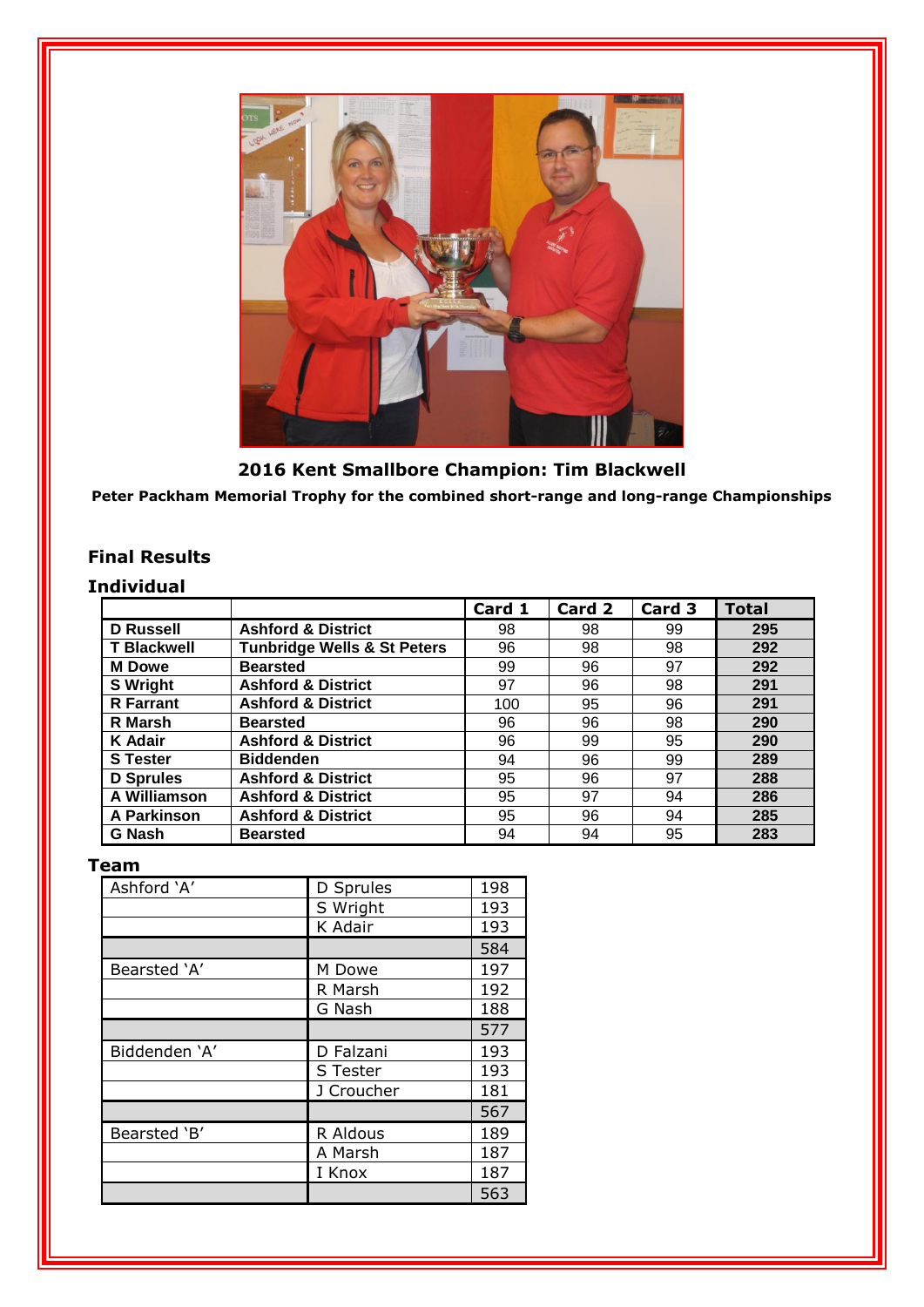#### **The Prizewinnners!**











G Nash won Class A Aggregate **A Williamson won Class B Aggregate** K Adair won the Veterans Championship

We look forward to next year's competition– make sure your club is represented!